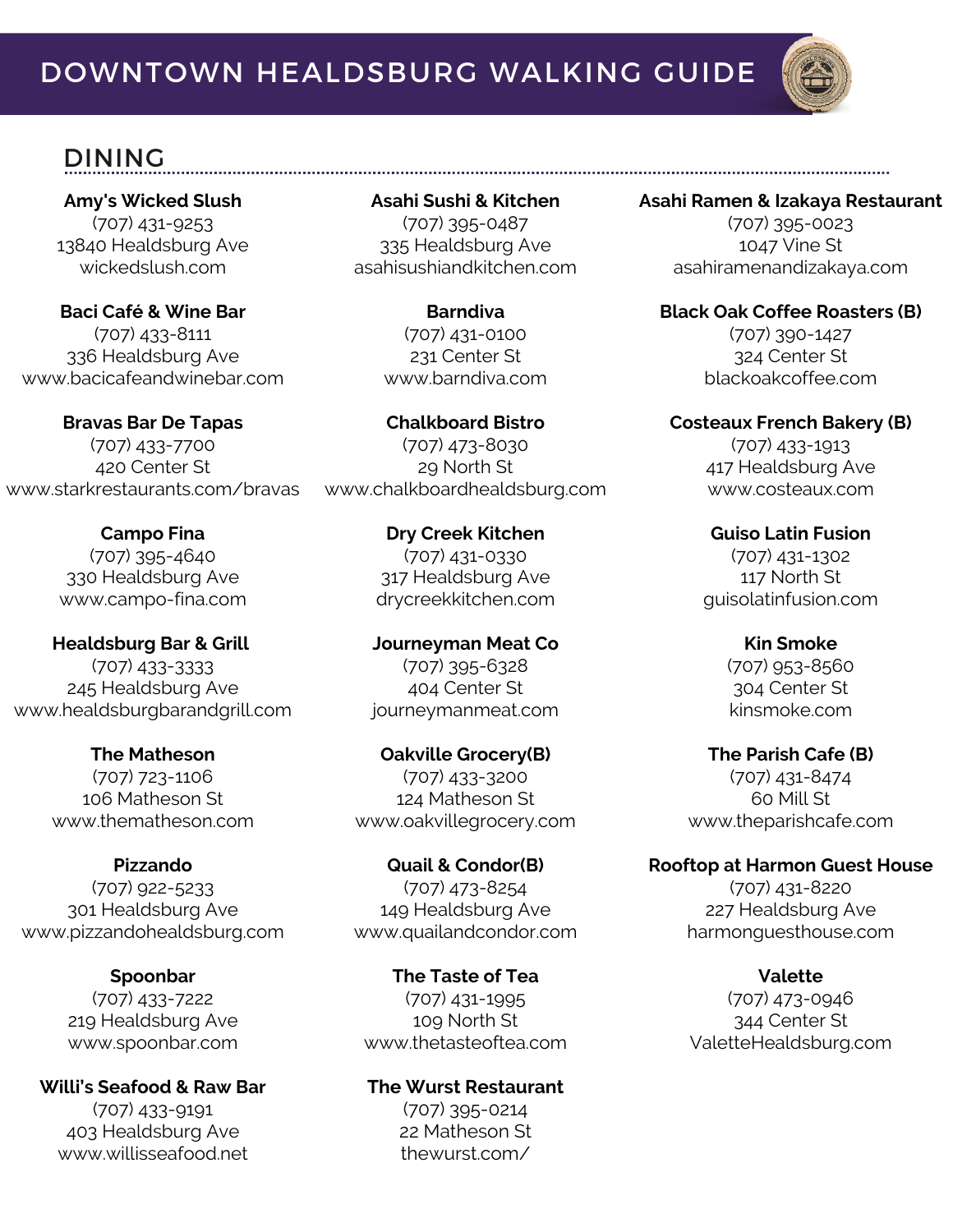# ART GALLERIES

**The 222**

(707) 473-9150 222 Healdsburg Ave www.paulmahdergallery.com

**Dovetail Collection**

(707) 431-0111 407 Healdsburg Ave www.ShopDovetail.com

**Harris Art Gallery** (707) 385-1888 320 Healdsburg Ave www.theharrisgallery.com

**SHINE Healdsburg** (707) 888-9399 425 Healdsburg Ave Shinehealdsburg.com

**Aerena Art Gallery** (707) 603-8788 115 Plaza St www.aerenagalleries.com

**Erickson Fine Art Gallery** (707) 385-1888 320 Healdsburg Ave www.ericksonfineartgallery.com

**Healdsburg Museum** (707) 431-3325 221 Matheson St

**Stafford Gallery** (707) 385-1048 119 Plaza St www.staffordgallery.com **BOURNE Photo Studio** (707) 486-9420

14 D Healdsburg Ave www.bbourne.com

**Hand Fan Museum** (707) 431-2500 309 Healdsburg Ave www.thehandfanmuseum.org

**Raven Performing Arts Theatre**

www.healdsburgmuseum.org www.raventheater.org/index.php (707) 433-6335 115 North St

> **Upstairs Art Gallery** (707) 431-4214 306 Center St www.upstairsartgallery.net

# Download the **GUIDE TO HEALDSBURG**

for an interactive map & full online business directory!

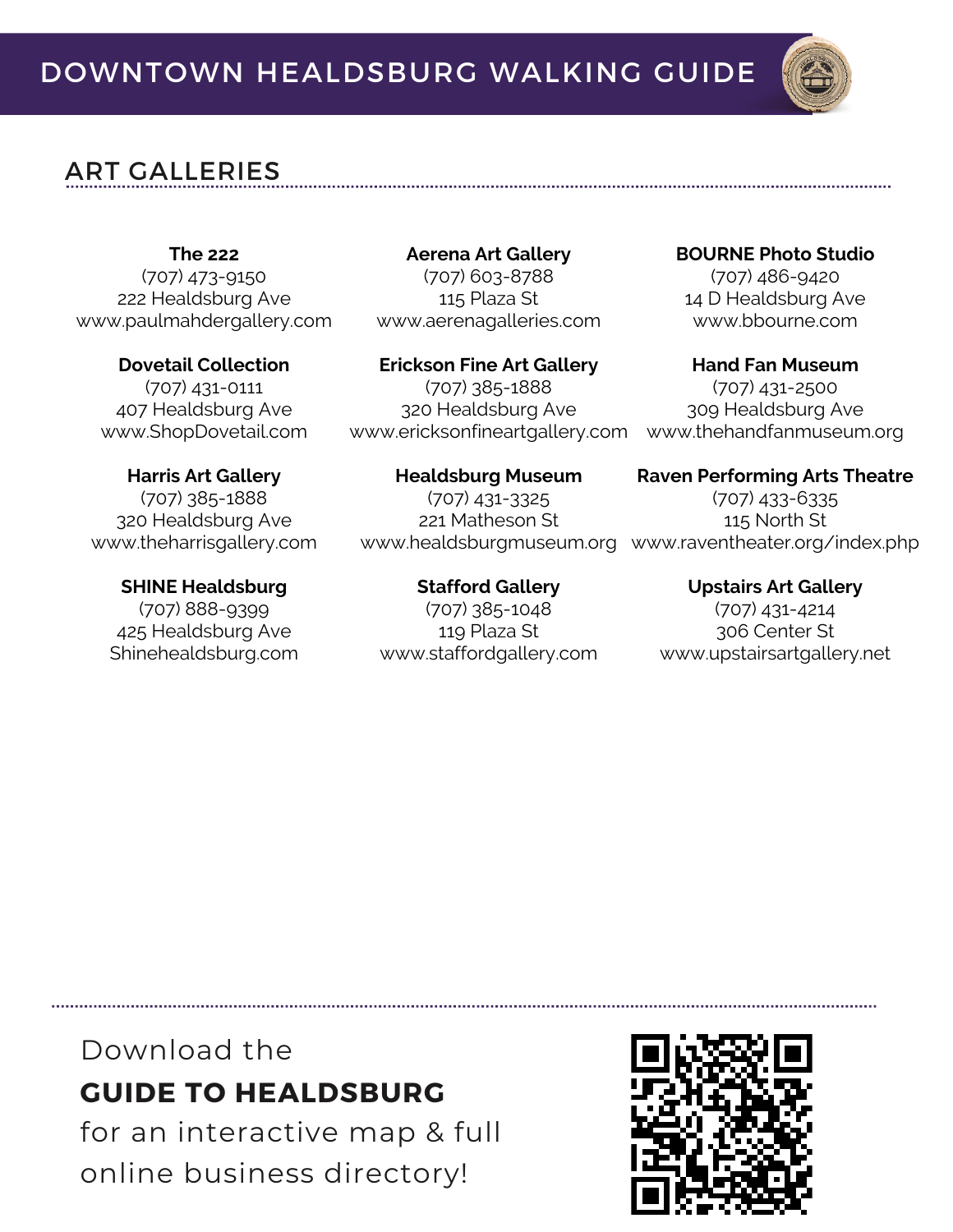

# SHOPPING

**All Polish Nails & Spa** (707) 395-0528 449 Center St allpolishnailshealdsburg.com

**Debbie's Pet Boutique** (707) 395-4410 431 Center St @DebbiesPetBoutiqu2

**Forager** (415) 297-3624 310 Center St www.foragerhealdsburg.com

> **Levin & Co. Books** (707) 433-1118 306 Center St www.levinbooks.com

**Mr. Moons** (707) 433-6666 316 Center St www.mrmoons.com

**Rainsong Shoes** (707) 433-8058 117 Plaza St rainsongshoes.com

**Speed of Sound Music** (707) 922-5850 44A Mill St http://speedofsoundmusic.net

> **Toy Chest** (707) 433-4743 401 Center St Suite B @toychesthealdsburg

**Zizi** (707) 431-2209 334 Healdsburg Ave @ZiziHealdsburg

**Bon Ton Studio & Bon Ton Baby** (707) 591-4116 120 Matheson St & 107 Plaza St www.bonton-studio.com

> **Ereloom** (707) 395-0550 110 Matheson St www.ereloom.com

**Healdsburg Running Co** (707) 395-0372 333 Center St healdsburgrunningcompany.com

> **Lucky Heron** (707) 395-0665 333 Healdsburg Ave. www.luckyheron.com

**Outlander Men's Gear** (707) 433-7800 103 Plaza St www.outlanderhealdsburg.com www.healdsburgkitchenstore.com **Plaza Gourmet** (707) 433-7116 108 Matheson St

**Re Te** (707) 431-4200 114 Matheson St www.retecalifornia.com

**Susan Graf Ltd & Susan's Basement** (707) 433-6495 100 Matheson St & 212 Healdsburg Ave https://susangraf.com

> **Uniquely Chic Floral & Home** (707) 433-6694 423 Healdsburg Ave www.uchichbg.com

**Chris Foley Fine Leather** (707) 473-9892 433-B Healdsburg Ave @Chris Foley Fine Leather

> **Fideaux** (707) 433-9935 43 North St https://fideaux.net

**Leaven & Leaven Sport** (707) 837-3024 353 Healdsburg Ave www.shopleaven.com

**Modern Antiquarium** (707) 433-5050 452 Healdsburg Ave @modernantiquariumhealdsburg

**Shoffeitt's off the Square**

(707) 433-5556 208 Healdsburg Ave. @shoffeittsoffthesquare

**Tamarind Clothing** (707) 473-8773 332 Healdsburg Ave www.shoptamarind.com

**Yasuko** (707) 431-8383 383 Healdsburg Ave www.yasukostore.com